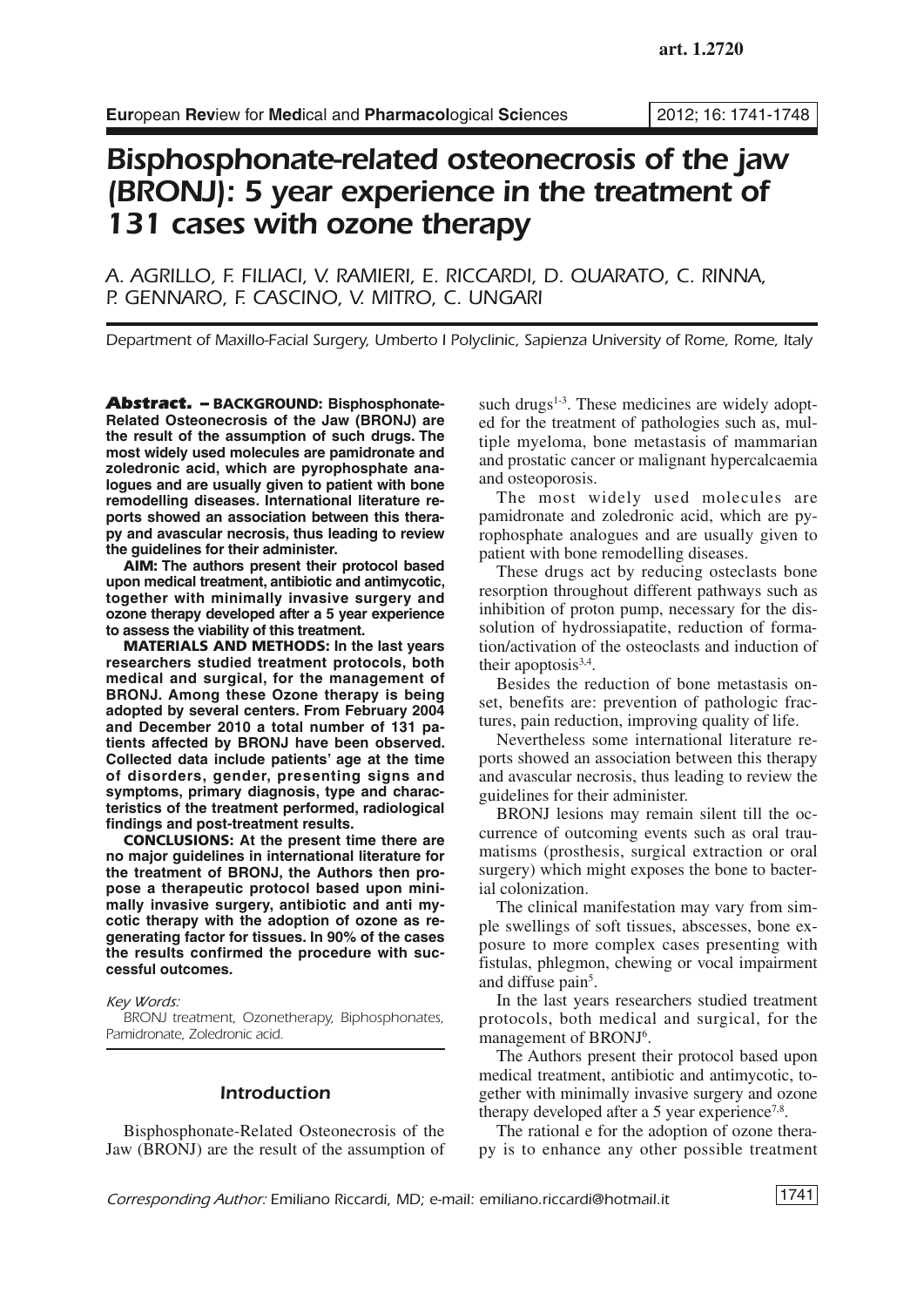such as minimally-invasive surgical procedures. We can acknowledge non surgical dental extraction in these procedures to avoid traumatic exposure of bony lesions.

There is no known contraindication for topic ozone therapy with OZONYTRON® GmbH.

# *Materials and Methods*

The Authors performed a retrospective study in all patients observed from February 2004 to December 2010 at the Department of Maxillofacial Surgery of "Sapienza" University of Rome. A total number of 131 patients affected by BRONJ was visited. Collected data include patients' age at the time of disorders, gender, presenting signs and symptoms, primary diagnosis, type and characteristics of the treatment performed, radiological findings and post-treatment results.

Out of this number 82 were females and 49 males, the mean age was 60 years with a lowest value of 38 and higher of 82. All patients came to our observation with a history of biphosphonates treatment for different pathologies. Out of the whole sample 56 were affected by multiple myeloma (43.3%), 41 by mammarian cancer (31.49%), 8 by prostatic cancer (5.5%), 11 by lung cancer (7.87%), 8 by kidney cancer (6.3%), and 7 by osteoporosis and other diseases such as lymphomas, thyroid cancer and connectivitis (5.5%). Patients were divided by age, number of lesions of upper and lower maxilla. Lesions of upper maxilla occurred in 43 patients (33%), 73 had only mandible lesions (55.2%) and 15 present bi-maxillary necrotic involvement  $(11.8\%).$ 

Out of the 131 we observed 70 (52%) came for pain symptoms after dental extraction with exposure of necrotic bone in the same area. Only 36 (27.5%) patients complained for pain and spontaneous exposure of alveolar bone despite of their negative records for odontoiatric procedures.

Diagnosis was based upon anamnestic and clinical evaluation together with ortopantomography x-rays scan and dental scan computed tomography.

All the patients presented bony exposures and for this reason indication was given for Ozone therapy in association non-invasive surgical interventions (sequestrectomy).

Unfortunately 37 patients withdrawn our protocol. The main reason was relied to the distance from our Service as we observed patients from all over the nation.

Ninety-four (94) patients of the sample of 131 then underwent our protocol. None of the patients under our protocol underwent was allowed for any dental procedure for the whole period of the treatment.

Our protocol is based upon the following schedule: removal of bone sequestrum and Ozone therapy with 3 minutes sessions twice a week. Moreover every patient was administered with βlactamics antibiotics, anti-mycotic, ascorbic acid together with chlorhexidine 0.2% mouth rinses till the complete resolution of clinical findings.

The surgical treatment was based upon conservative curettage of the bony lesion (without the use of any drill or traumatic procedure) or sequestrectomy.

In almost every case we didn't raise any local flap of mucosa or performed sutures; instead we simply stuffed the residual cavity with greasy gauzes without any subperiosteal dissection.

Patients were taught to do mouth rinses with sterile sodium hypochlorite 0.05% along the treatment.

Moreover 94 patients out of the 131 treated with our protocol underwent surgical procedures in local anaesthesia and we didn't observe any complications.

Only nine patients underwent general anaesthesia surgical wide bone excision considering the extension of the sequestrum. In 3 cases we had to reconstruct the mandible with titanium plates due to the necessity for a bicortical complete bone asportation.

Success criteria were set as follows: complete mucosal healing and closure of the primary lesion without symptoms such as pain or local swelling or inflammation.

## *Results*

94 patients participated in the study: these are 59 women and 35 men. The mean age was 57 years old with a lowest value of 38 and higher of 82. Lesions of upper maxilla occurred in 31 patients (33%), 52 had only mandible lesions (55%) and 11 present bi-maxillary necrotic involvement (12%). The 94 patients we enrolled in our protocol, as reported before, underwent a mean value of 1.75 surgical treatment and 4 cycles of ozone therapy with an observation period of 6.5 months (mean value).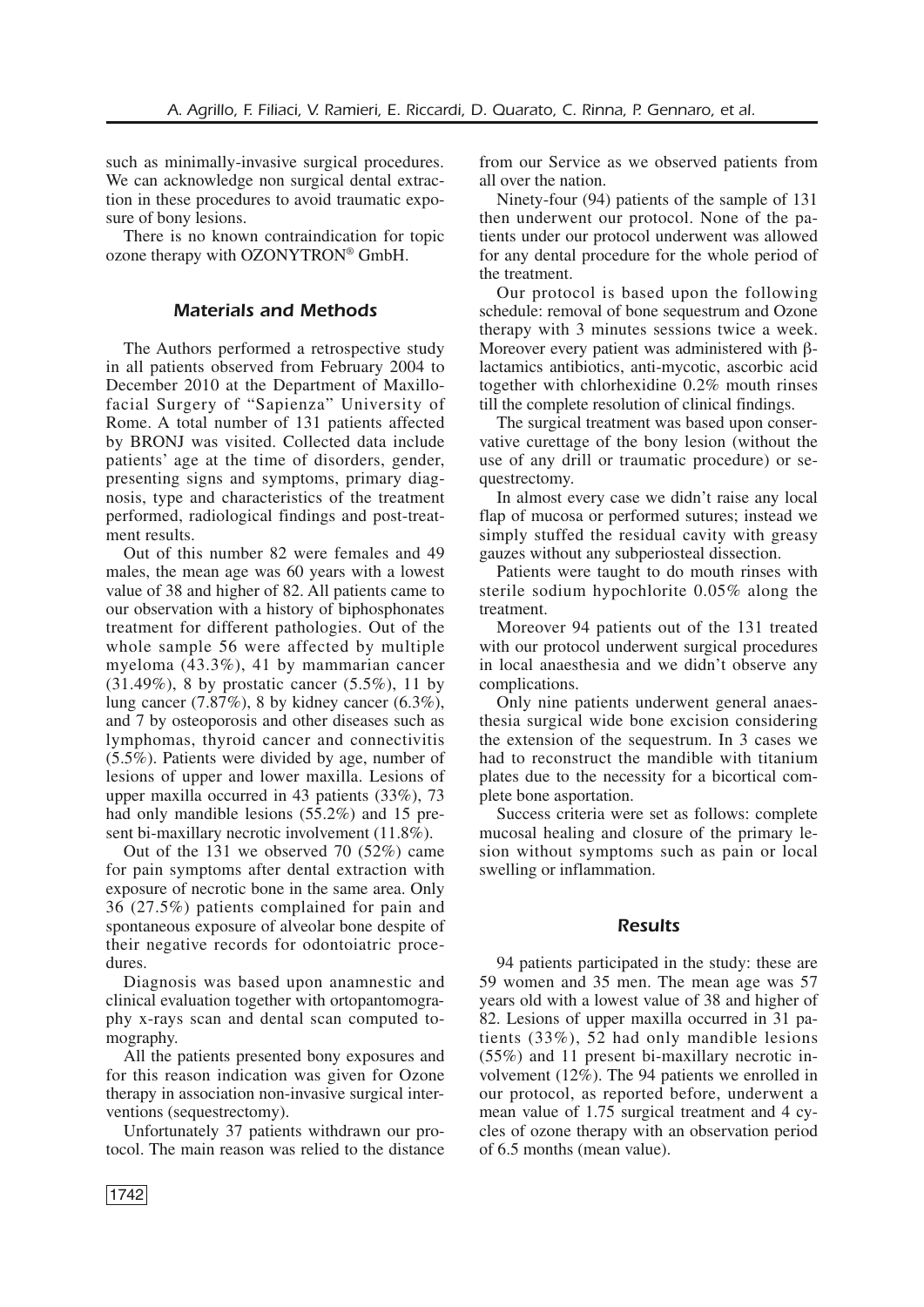|                       | <b>Mean</b>            | <b>Std Dev</b>        | <b>Std Err</b>           | Min    | <b>Max</b>               |
|-----------------------|------------------------|-----------------------|--------------------------|--------|--------------------------|
| 94                    | 0.2766                 | 0.4497                | 0.0464                   | 0      |                          |
| <b>Mean</b><br>0.2766 | 0.1845                 | 95% Cl Mean<br>0.3687 | <b>Std Dev</b><br>0.4497 | 0.3933 | 95% Cl Std Dev<br>0.5251 |
| DF<br>93              | <b>T</b> value<br>5.96 | Pr >  T <br>< .0001   |                          |        |                          |

**Table I.** T test to evaluate pre and post operative pain

Pre and post operative pain were evaluated and a statistical analysis with a T test was performed. The 94 patients sample and we referred the following values: pre op pain 27.6%, post op pain 0%. The analysis highlighted a  $p < 0.001$  compatible with the hypothesis that ozone therapy has a predictable effect on pain (Table I).

In addition we estimated treatment outcomes according to three possible eveniences: complete resolution with diminishing of symptoms that occurred in 57 patients (60%); in 28 cases (30%) a marked reduction of the lesions, with improvement of symptoms, was observed whilst in 9 patients (10%) we reached only a partial healing from symptoms without any result with the lesion.

The Wilcoxon signed Rank Test was performed showing a  $p < 0,001$  consistent with the effect we cllinically observed on lesion healing due to ozone therapy (Table II).

None of the patients who underwent dental extraction had complications such as primary lesion expansion or new necrotizing spots.

## *Discussion*

The first descriptions of such osteonecrosis are dated 2003<sup>1</sup>. In 2004 more relevant reports are described by Marx<sup>9</sup>, the work described 36 cases being 18 affected by multiple myeloma, 17 by mammarian neoplasms and 1 patient by osteoporosis. This group underwent medical treatment

*Table II.* Wilcoxon signed rank test to evaluate the three possible therapy outcomes.

| Tests for location $Mu0 = 0$          |                                  |                                            |                                  |  |  |  |
|---------------------------------------|----------------------------------|--------------------------------------------|----------------------------------|--|--|--|
| <b>Statistic</b><br>Test              |                                  |                                            | p-value                          |  |  |  |
| T of student<br>Signed<br>Signed rank | t $36.44359$<br>M 47<br>S 2232.5 | Pr > [t]<br>$Pr \geq  M $<br>$Pr \geq  S $ | < 0.0001<br>< 0.0001<br>< 0.0001 |  |  |  |

with pamidronate and zoledronic acid and they presented areas of exposed and necrotic maxillary bone. In 28 cases it was consequence of dental extraction or spontaneous events in 8 patients.

In 2004 Ruggiero et al <sup>3</sup> presented a wider case series of 63 cases of BRONJ. Patients were mainly oncologic (multiple myeloma, mammarian and prostatic cancer), with at least 1 year of treatment with biphosphonates, with areas of exposed bone, with bacterial superinfection and massive pain after dental extraction or minor oral surgery procedure.

In this paper Authors mainly highlighted the extreme difficulty of managing this clinical condition in particular the failure of surgery being responsible most of the times for worsening of the areas of necrosis.

Greenberg10 in September 2004 warned the world of oral surgery about the outcoming problem of BRONJ. He suggested caution in those patients in therapy with biphosphonates. He suggested a very careful clinical examination before starting this protocol in order to schedule in time eventual oral surgery procedures<sup>10</sup>.

Ischemic necrosis of the jaws is a non-specific bone lesion, characterised by a slow progression and impossibility for spontaneous healing. It can't be considered an autonomous disease but it is the consequence of several local and systemic factors capable of modifying the bony haematic flow and surroundings tissues thus leading to exposition of external worsening features<sup>11</sup>.

Indeed, every single pathologic or traumatic issue might be responsible for osteonecrosis as a consequence of hypoxia, hypocellularity and hypovascularization<sup>1,5</sup>.

The process might result from dental extraction or any other traumatic issue that can cause alveolar bone loss. It can be observed in patients who underwent radiotherapy of the head and neck district in  $5-15\%$  of cases<sup>12</sup>, the so-called osteo-radio-necrosis. Usually in 50% of cases occurs in the mandible after dental extraction.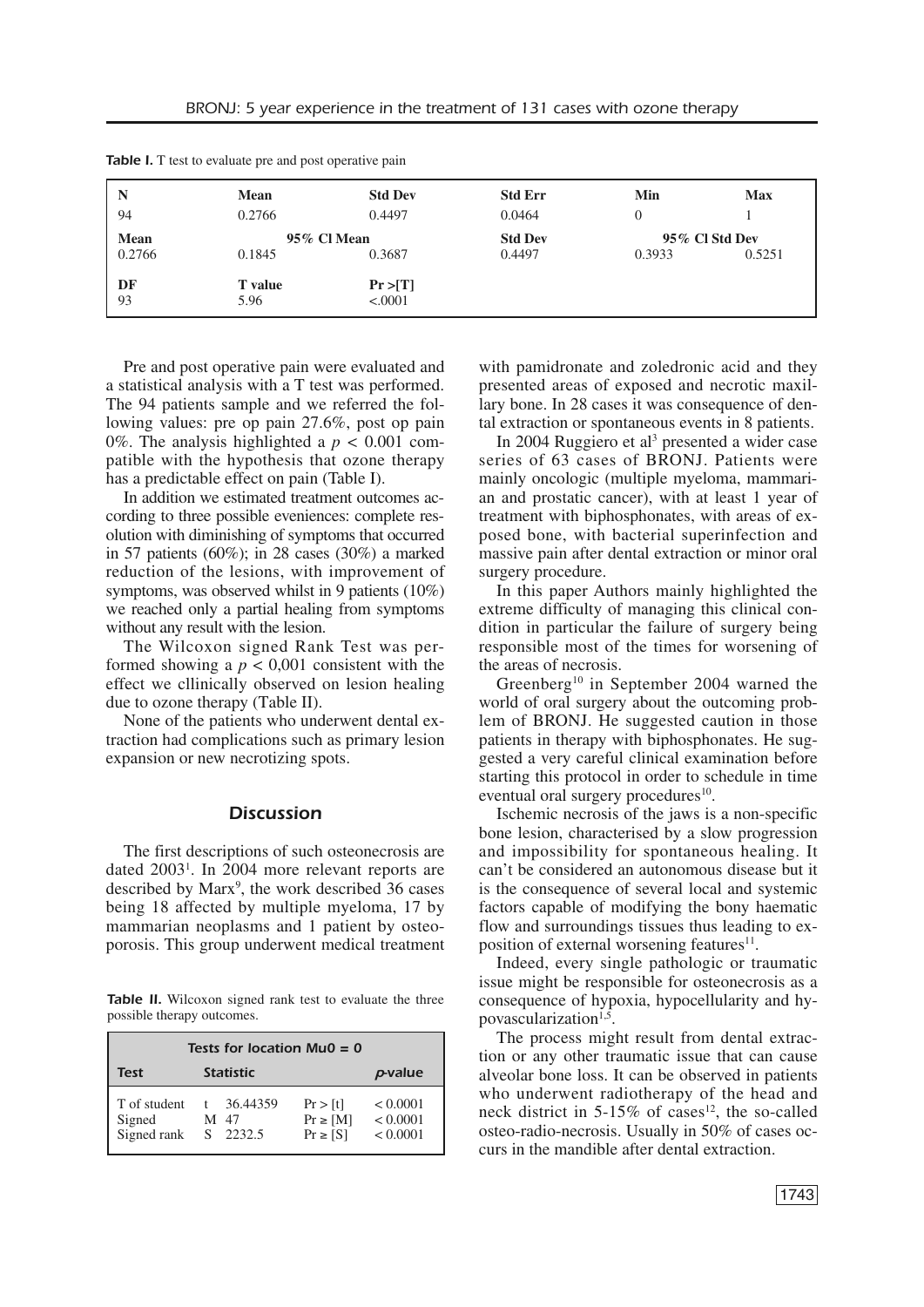Moreover many other factors are described such as inflammation or infections, ostheomyelitis, steroid local injections, local anaesthetics, bone tumour, mycotic or viral infections and necrotizing sialometaplasia. Dealing with hyatrogenic causes endodontic treatment accidental diffusion has been described<sup>5</sup>.

# *Staging*

At the present time many different classification have been proposed with the aim of standardizing BRONJ and their treatment. Ruggiero et al <sup>3</sup> are between of the first Authors who proposed a clinical classification (Table III).

However, clinical manifestation of BRONJ are variable with different progression and associated symptoms. In 2006 the AAOMF constituted a Task Force<sup>14</sup> made up of experts and epidemiologists who studied the existent literature with the final goal of drawing guidelines. The same team in February 2009 introduced some upgrades because of the increasing incidence of the pathology. Patients were then divided into 2 categories:

- **1.** Patients at risk: No apparent necrotic bone in asymptomatic patients who have been treated with IV or oral biphosphonates.
- **2.** Patients with BRONJ

Moreover, a new therapeutic strategy was introduced:

- **•** Patients at risk didn't need any treatment.
- **•** *Patient in Stage 1:* These patients benefit from the use of oral antimicrobial rinses, such as chlorhexidine 0.12%. No surgical treatment is indicated.
- **•** *Patients in Stage 2:* Use of oral antimicrobial rinses in combination with antibiotic therapy. (penicillines are the most specific for bacterial flora). Microbial cultures should also be analyzed for the presence of actinomyces species of bacteria.

*Table III.* Clinical classification of BRONJ.

- **Stage 1**: Exposed necrotic bone without symptoms
- **Stage 2**: Exposed necrotic bone with pain and infection
- **Stage 3**: Exposed necrotic bone with pain and infection and pathologic fractures, extra oral fistulas, or signs of osteolysis extending to the inferior cortical border.

**•** *Patients in Stage 3:* These patients benefit from debridement including resection, in combination with antibiotic therapy, which may offer long-term palliation with resolution of acute infection and pain.

Whenever sequestrum occurs, without regard for the strategy, it has to be removed. Dental extraction for element in proximity of bone exposure can be performed if it wouldn't cause necrotic process.

Other international studies aimed at identifying the best approaches for the management of this disease, for example in 2007 the American Society for Bone and Mineral Research<sup>15</sup> introduced other indications for the treatment and classifications on the basis of AAOMS.

This task force suggested the best x-rays examination tests for diagnosis and monitoring, (ortopantomography, CT scan, bone scintigraphy with Tc<sup>99-m</sup>). However, other exams are under observation for the interceptive identification of the lesions. Clinical recommendations for general practitioners and patients have been proposed too on the basis of the stage of the pathology. Moreover, an animal model to evaluate the efficacy of drugs and their effect on bone has been investigated too.

Dealing with these aspects, considering their clinical findings, the Authors present a further classification system for BRONJ. Besides localization and dimension of the lesions it is possible to distinguish two different patterns of appearance and behaviour that we define: wet and dry.

The *dry* pattern appears like bone exposition without exudate, often not painful with a poor inflammatory reaction of the surrounding tissues. This type it's frequently observed in patients with progression of the disease and who are under chemiotherapy or biphosphonates treatment; there are no signs of immunitary response against the lesion.

The *wet* pattern appears with lesions rich of inflammatory infiltration, purulent exudate, pain, presence of fistulas. More often it occurs in patient with good general conditions and with a stable stage of the underlying disease. Usually a bone sequestrum is present. In those patients the prognosis is favourable.

Recently the Board of the Italian Societies for Maxillofacial Surgery (SICMF) and Oral Pathology and Medicine (SIPMO) appointed a Panel of experts for the study of bisphosphonate-related osteonecrosis of the jaws. According to this group: "bisphosphonate related os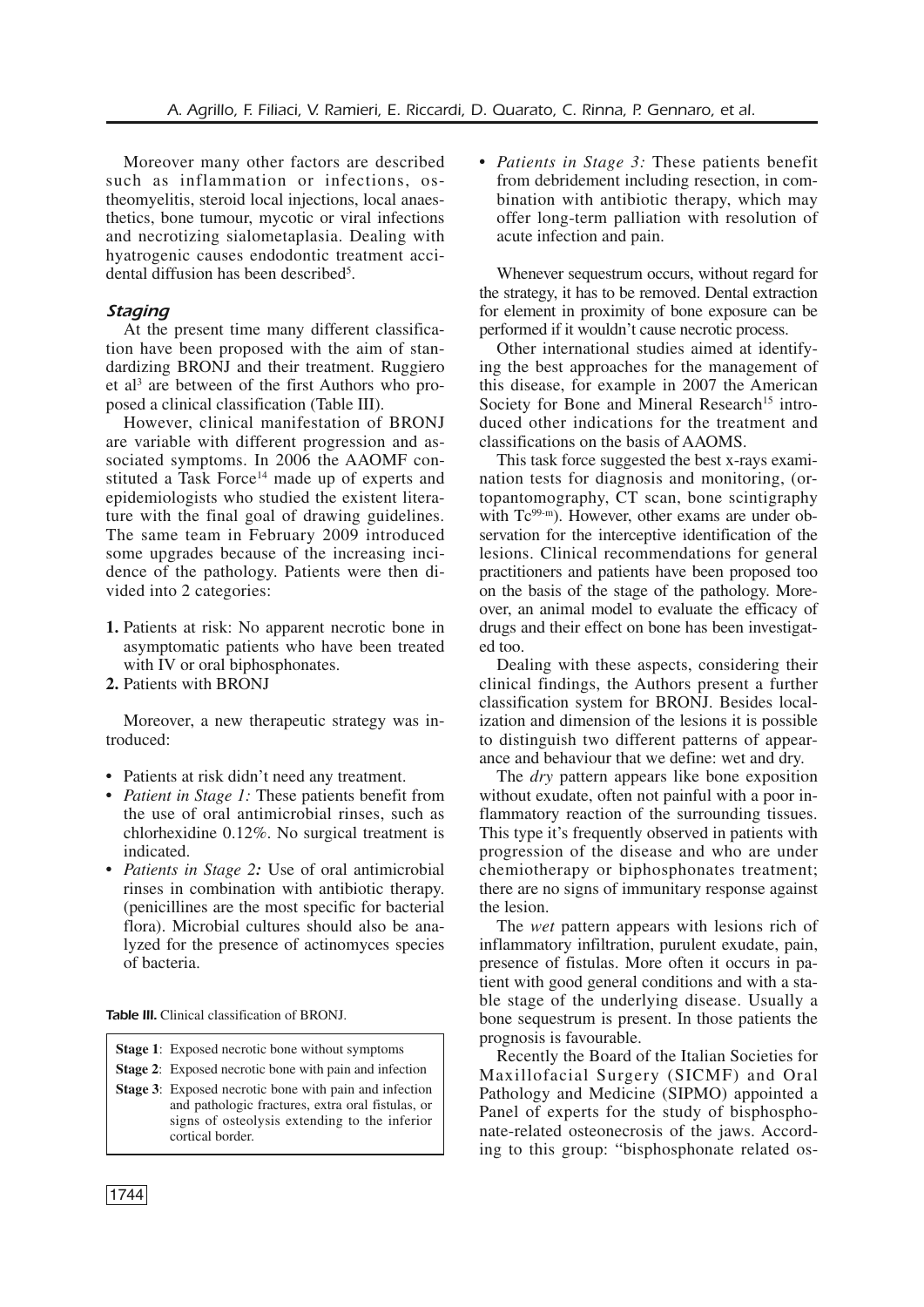teonecrosis of the jaw (BRONJ) is an adverse drug reaction described as the progressive destruction and death of bone that affects the mandible or maxilla of patients exposed to the treatment with nitrogen-containing bisphosphonates, in the absence of a previous radiationtreatment"<sup>16,17</sup>. Moreover, the same group proposed a new classification for BRONJ:

# *Clinical and Radiological Staging System of Bisphosphonate Related Osteonecrosis of the Jaws (BRONJ)*

### *Stage 1 Focal BRONJ*

Clinical signs and symptoms: bone exposure; sudden dental mobility; nonhealing postextraction socket; mucosal fistula; swelling; abscess formation; trismus; gross mandibular deformity and**⁄**or hypoesthesia**⁄**paraesthesia of 18 the lips

CT findings: increased bone density limited to the alveolar bone region (trabecular thickening and**⁄**or focal osteosclerosis), with or without the following signs: 19 markedly thickened and sclerotic lamina dura; persisting alveolar socket; and**⁄**orcortical disruption

1a. Asymptomatic

1b. Symptomatic (pain and purulent discharge)

#### *Stage 2 Diffuse BRONJ*

Clinical signs and symptoms: same as Stage 1 CT findings: increased bone density extended to the basal bone (diffuse osteosclerosis), with or without the following signs: prominence of the inferior alveolar nerve canal; periosteal reaction; sinusitis; sequestra formation; and**⁄**or oro-antral fistula

2a. Asymptomatic

2b. Symptomatic (pain and purulent discharge)

#### *Stage 3 Complicated BRONJ*

Same as Stage 2, with one or more of the following: clinical signs and symptoms: extra-oral fistula; displaced mandibular stumps; nasal leakage of fluids CT findings: osteosclerosis of adjacent bones (zygoma, hard palate); pathologic mandibular fracture.

### *The Ozone Therapy*

After careful review of the international literature it is clear that the surgical excision of the necrotic area in BRONJ represents the most used approach even if it is not sufficient to arrest the progression of the pathologic process itself. The same can be assessed for antibiotic therapy. Afterwards we decided to apply a mini invasive surgical approach together with medical therpy and Ozonetherapy. The combination of these strategies consents to accomplish very surprising results in the treatment of BRONJ considering that at the present time there is no accepted international treatment protocol<sup>18,19</sup>.

The adoption of ozonetherapy revealed to enhance and adjuvate the procedures we performed. The therapeutic range is nowadays documented for several pathologies in association with other strategies. Its main features are: antimicrobial power, against aerobic and anaerobic bacteria (in particular staphylococcus aureus) mycetes and viruses<sup>20,21</sup>; circulatory system stimulation increasing hemoglobine ratio and red blood cells thus enhancing tissue oxygenation; it modulates the response of immunitary cells, acting like a cytokine, improving phagocytosis and diapedesis of phagocytes; moreover, it stimulates angiogenesis and fibroblasts formation<sup>22</sup> together with pain reduction.

Ozone induces the formation of bone sequestrum, enhances vascularization of the underlying bone and stimulates the formation of granulating tissues. Consequently the excision of such lesion exposes a regenerating tissue that is not necessary to treat surgically (Figure 1).

Ozone therapy can be performed with different devices according to clinical needs: It can be dealt in the following ways: autohemotherapy consisting in the exposition of blood to a mix of oxygen and ozone as used in chronic atherosclerosis of lower limb, in ischemic disease, in age-related retinal maculopathy<sup>23</sup>; otherwise intramuscular injections for the treatment of discal herniation are very commonly adopted or chronic arthritis (minor autohemotherapy) $^{24}$ ; local treatment are described too for the management of dental caries, insufflation, ozonized water or oil 25,26 .

In a study of 1999 Steinhart et al <sup>27</sup> underlined how resistant osteomyelitis of head and neck of rat bony models, may benefit from combined antibiotic therapy, localized ozone application and surgery. This is due not only to fibroblasts activation and neoangiogenesis but also to the bactericide effect against *Staphyloccoccus aureus*<sup>27</sup> .

The treatment could be planned with a previous surgical resection of the affected bone area followed by local application of oxygen-ozone together with antibiotics.

The Authors introduced the adoption of ozonetherapy in patients affected by BRONJ achieving the  $90\%$  of symptoms remission<sup>7,8</sup>; obviously this is not a substitute of existing proce-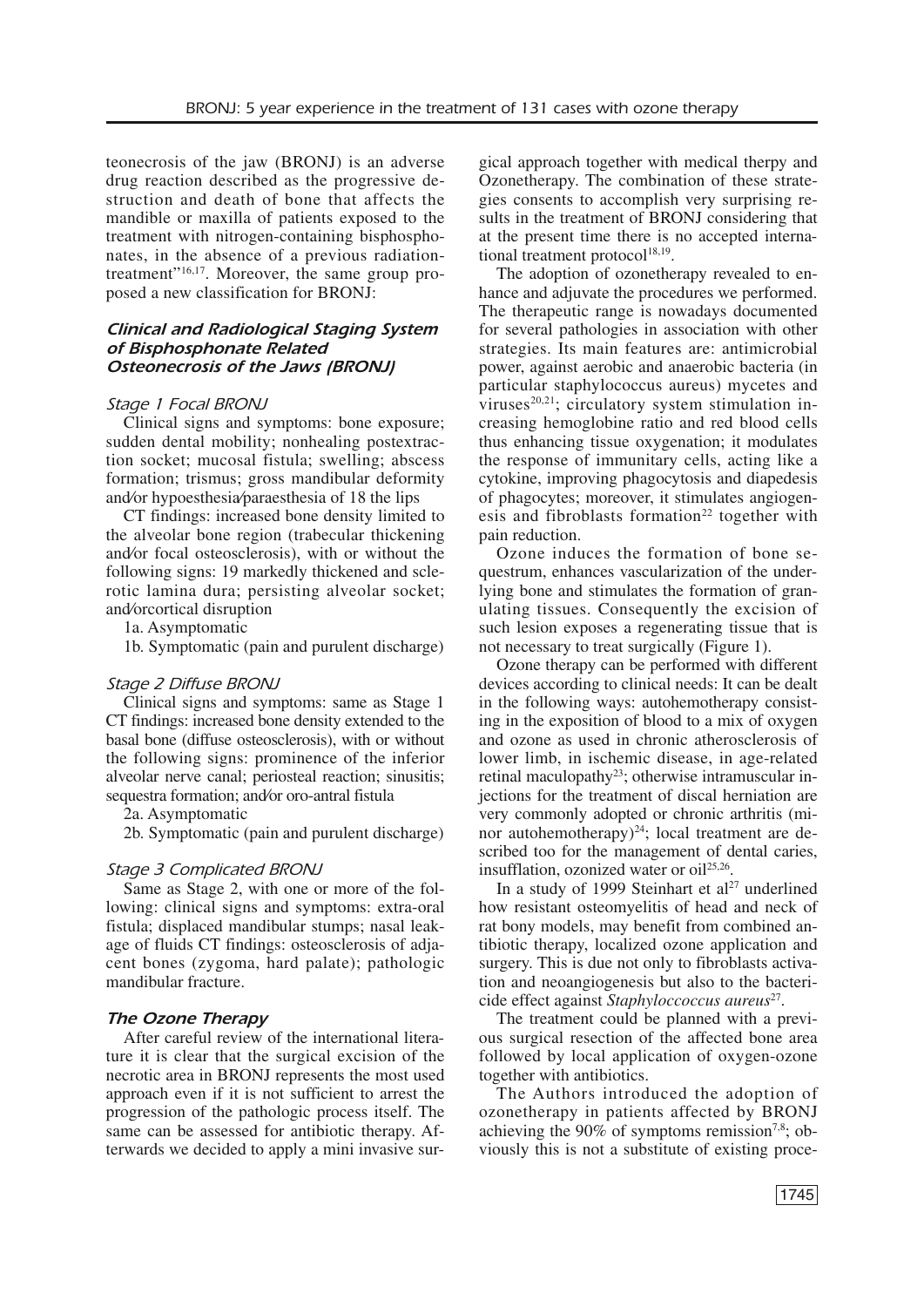

*Figure* 1. *A*, Before treatment with ozone. *B*, After the first cycle of ozone-therapy. *C*, After the second cycle of ozone-therapy. *D,* Sequestrectomy. *E,* After 1 week from sequestrectomy. *F,* After 2 months from sequestrectomy.

dures but it might be considered as a fundamental pre and post-operative step to improve patient's life quality.

Surgical treatment should aim to a wide and complete excision of the lesion. Unfortunately this is not always achievable. We can then consider the occurrence of bone sequestrum as a favourable condition in the prognostic index, because very often after the removal of bone sequestrum a vital tissue with well vascularized mucosa can be observed.

## *Conclusions*

At the present time there are no major guidelines in international literature for the treatment of BRONJ, the Authors then propose a therapeutic protocol based upon minimally invasive surgery, antibiotic and anti mycotic therapy with the adoption of ozone as regenerating factor for tissues. In 90% of the cases the results confirm the procedure. We recommend the appropriate oncologic and hematologic counselling for the eventual cessation of biphosphonates and a further dentistry evaluation for eventual extractions or oral surgery procedures in cooperation with the maxillo-facial surgeon in order to avoid more severe lesions. In a near future the adoption of different devices such as ozonized water or autohemotherapy could represent a viable procedure for the treatment of this very difficult pathology.

# *References*

- 1) *WANG J, GOODGER NM, POGREL MA.* Osteonecrosis of the jaws associated with cancer chemotherapy. J Oral Maxillofac Surg 2003; 61: 1104-1107.
- 2) *OLSON KB, HELLIE CM, PIENTA KJ.* Osteonecrosis of the jaw in patient with hormone refractary prostate cancer treated with Zolendronic acid. Urology 2005; 66: 658-661.
- 3) *RUGGIERO SL, MEHROTRA B, ROSENBERG TJ.* Osteonecrosis of the jaws associated with the use of biphosphonates: a review of 63 cases. J Oral Maxillofacial Surg 2004; 62: 527-534.
- 4) *FOURNIER P, BOISSIER S, FILLEUR S, GUGLIELMI J, CABON F, COLOMBEL M, CLÉZARDIN P.* Biphosphonatesinhibit angiogenesis in vitro and testosterone-stimulated vascular regrowth in the ventral prostate in castrated rats. Cancer Res 2002; 15: 6538-6544.
- 5) *AMERICAN ASSOCIATION OF ORAL AND MAXILLOFACIAL SURGEONS*. Position Paper on Bisphosphonate-Realted Osteonecrosis of the Jaws. J Oral Maxillofac Surg 2007; 65: 369-376.